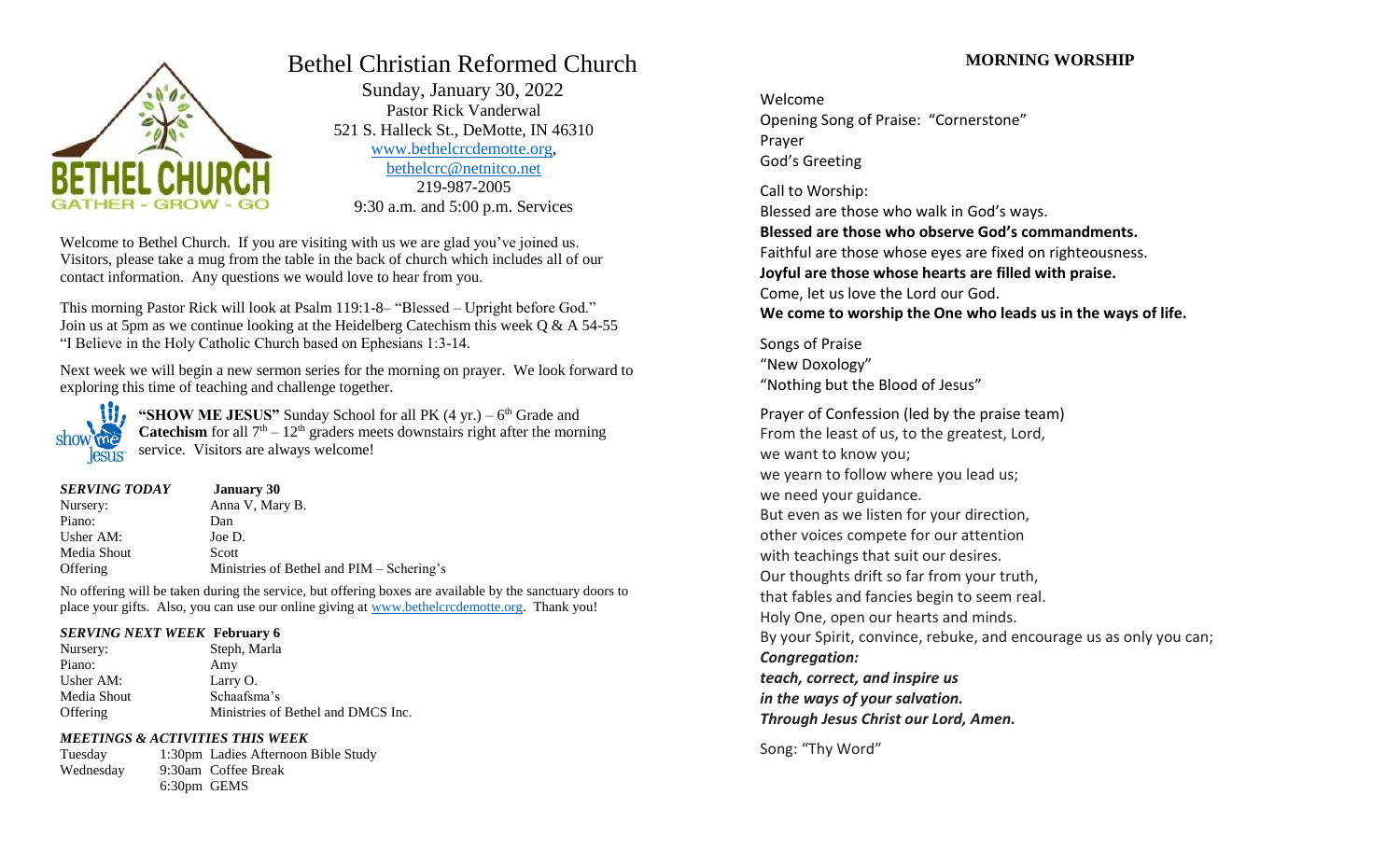## Prayers of God's People

Scripture: Psalm 119:1 - 8 Sermon: **Blessed: Upright before God** Prayer

Song of Response: "Teach Me , O Lord , Your Way of Truth"

May the living word of the Lord dwell with you. May it live through you. May it fill your thoughts and deeds. May it fill your mouth with God's message of love. May it sustain you in good times and bad. May it equip you to serve with joy and hope! *Amen!*

Closing Song: "Step by Step"

**5PM Service**

Call to Worship: Psalm 5:7 - 8 Song of Praise – "God Is Here" Prayer

Songs

Welcome

- $\bullet$ "Come, Now Is the Time to Worship"
- "Great Is the Lord Our God" vs.1-3
- $\bullet$ "How Vast the Benefits Divine"

Prayer Requests and Time of Prayer

Scripture: Ephesians 1:3 -14 Confession: Q&A 54 -55 Sermon: **I believe in the Holy Catholic Church** Prayer

Closing Song of Response – "The Church's One Foundation"

## *CHURCH FAMILY – Please keep in prayer:*

- John B, Elmer VM, Wayne and Carolyn VV, Steve R, Bill VW, Rich K, Andy and Cheryl W, Ted and Donna H.…
- Please remember Cameron VM in prayer as he recovers from his shoulder repair surgery
- Please also be praying for others in our church family who may be shut in or dealing with health issues and are not able to easily make it to worship. We may not know all the details but the Lord does, and the Lord who watches over us knows our every need.

# **Where can YOU serve ?**

- 1.) **Nursery Coordinator** caring for our little ones. Any questions about what it involves please talk to Stephanie.
- 2.) **BRING COOKIES/SNACKS** for our coffee fellowship time after the morning service. There is a **SIGN -UP ON THE ROUND TABLE** in the back of church where you can pick whatever Sunday works for you. Questions see Steph.
- 3.) **FELLOWSHIP TEAM**. If you are interested in helping to promote fellowship opportunities for our church family, we would love to have you serve!
- 4.) **IT person** to help us out with the live streaming and some other items of need in the IT department. This will be a paid position. Talk to Russ VM

## *ANNOUNCEMENTS*

Worship Team has scheduled the evening of **MARCH 13 FOR A SERVICE OF PRAISE AND WORSHIP.** It will be similar to the hymn sing we had not that long ago, except it will be a little more expansive, and will include different styles of music. We would love your input. What is one of your favorite songs, whether a hymn or a contemporary praise song, or one of the new contemporary-like hymns? Please share them with Shiela or Pastor Rick, as we will hope to craft a service together from the various responses. Thank you!

**LADIES AFTERNOON BIBLE STUDY** will meet on Tuesday, February 1 at 1:30pm at Dianne DeVries'. We will be looking at lesson 7 "Counting the Cost".

**COFFEE BREAK** meets on Wednesday's from 9:30am -11am. We are doing a study called "Discover Comfort" helping us to learn from various passages what God's Word has to say about suffering. Nursery is provided!

GEMS meets this week Wednesday at First CRC from 6:30pm-8:00pm.